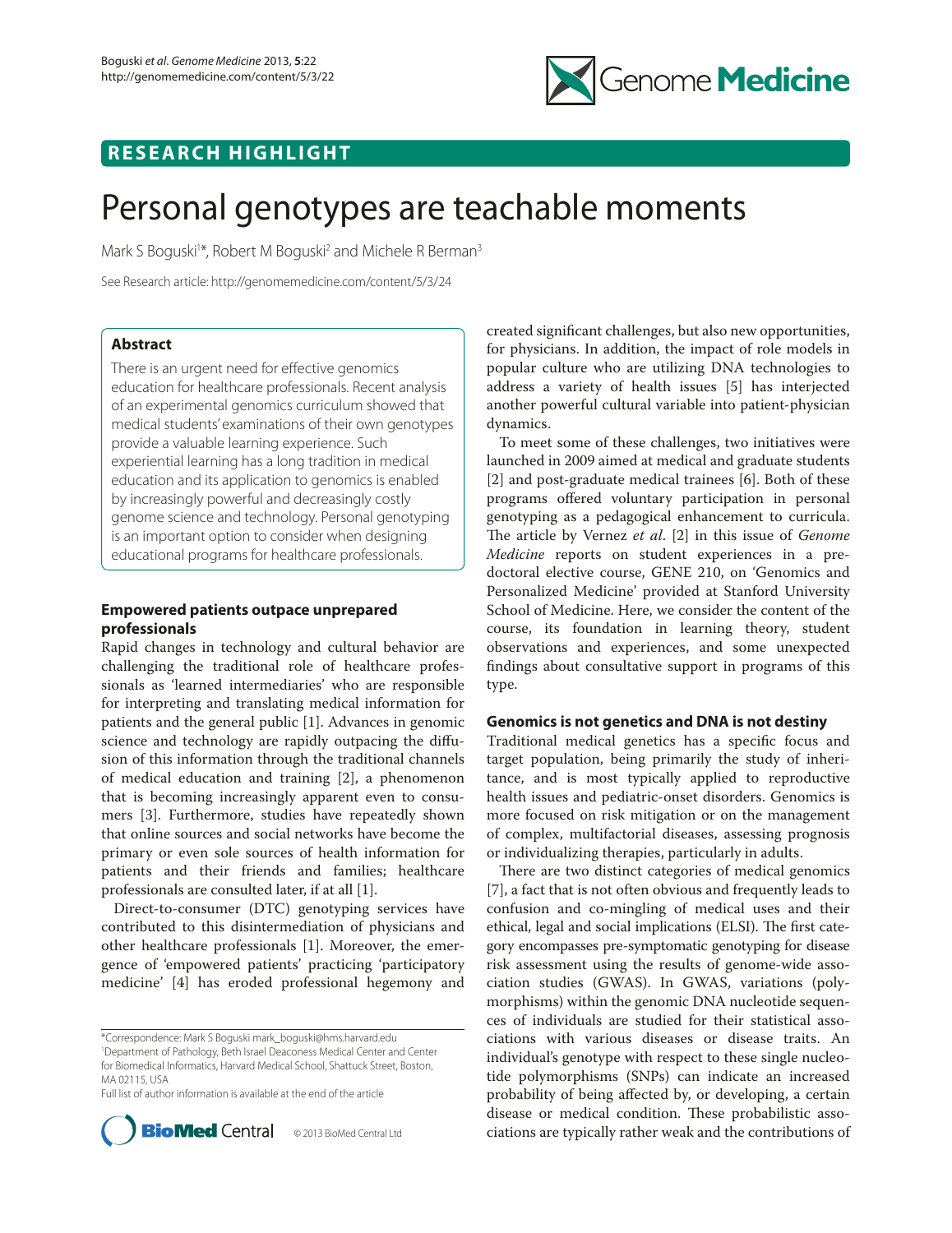these genetic variations to disease are often greatly overshadowed by environmental (lifestyle) factors that contribute more significantly to increasing the risk of diseases such as lung cancer or type II diabetes. This type of SNP genotyping data was made available to pre-doctoral students at Stanford [2] and post-doctoral pathology trainees [6] at Beth Israel Deaconess Medical Center, a teaching hospital of Harvard Medical School.

The second category of medical genomics data results from post-diagnostic genotyping for the purposes of prognostication and/or individualized therapy [8]. For example, information on the genotypes of relevant drugmetabolizing enzymes might be used to plan personalized dose regimens for anti-coagulants, whereas genomic 'subtyping' of cancers might be used to assess prognosis or to select a genotype-targeted anti-cancer drug.

## **Experiential learning, clinical utility and consultative support**

Experiential learning ('see one, do one, teach one') has a long and very useful tradition in medical education. When medical students are learning how to do physical examinations, for example, they often practice skills like auscultation on fellow students. Likewise, testing to determine a student's own blood type is another commonly used pedagogical technique for pre-clinical medical education.

Conceptually, blood typing differs from genotyping in technology and scope. Blood typing is a phenotypic test (based on antibody-antigen interaction) that allows the inference of genotypes (of the DNA sequences that encode the ABO blood-group proteins). By contrast, SNP genotyping measures DNA sequences directly and on a vastly larger scale (millions of gene-associated DNA variations). Genotypes allow the prediction of phenotypes such as the ability to metabolize certain drugs and the susceptibility to certain diseases.

According to experts in medical curriculum development [9], 'reflection on ... new experiences built into the curriculum is a key component of experiential learning'. In this formulation, personal genotyping by Stanford students was the new experience and the fact that they were using their own DNA and genotype data triggered deeper and more sustained reflection on and increased motivation to learn the course material. Thus, students' personal genotyping amounts to an engineered teachable moment [10] (Figure 1) that is based on a direct, personal life experience that students concluded would help them better relate to future patients who might undergo a similar test [2].

The Stanford students were skeptical and even dismissive of genotyping results related to their risk prediction for complex disease and cognitive-behavioral abilities [2]. In our view, this reaction was appropriate



given the state of the science and the generally weak, probabilistic nature of most GWAS associations. Results pertaining to drug metabolism and reproductive issues (that is, carrier testing) were considered more relevant and valuable, although not imminently important to the healthy, young individuals in this cohort. Because the Stanford course focused on pre-symptomatic genotyping for disease risk assessment, it precluded full coverage of more medically 'actionable' genotyping for acute, postdiagnostic applications, such as cancer prognosis and tumor subtyping for targeted therapy.

Although genetic counseling services were designed as an essential, supportive component of the Stanford course, few students availed themselves of consultations and none felt that such counseling should be required of students enrolled in the class [2]. The students believed that, because they were health professionals-in-training, they possessed the background and skills to interpret the results properly. Many were motivated and interested to use bioinformatics tools to reinterpret their raw data, although some felt the need for more individualized assistance and consultative support for this analytic 'data mining' activity [2].

One area of education that seemed curiously lacking in the experience provided to students was an understanding of the consultative support role of clinical laboratory professionals and the regulated environments in which they operate. The course designers seem to have taken for granted the integrity of sample tracking, analytic validity of the genotyping assays and the accuracy of the results, despite well-publicized errors that have been made by some commercial laboratories. Pathologists are the physician-custodians of laboratory testing and important consultants on diagnostic tests that determine significant